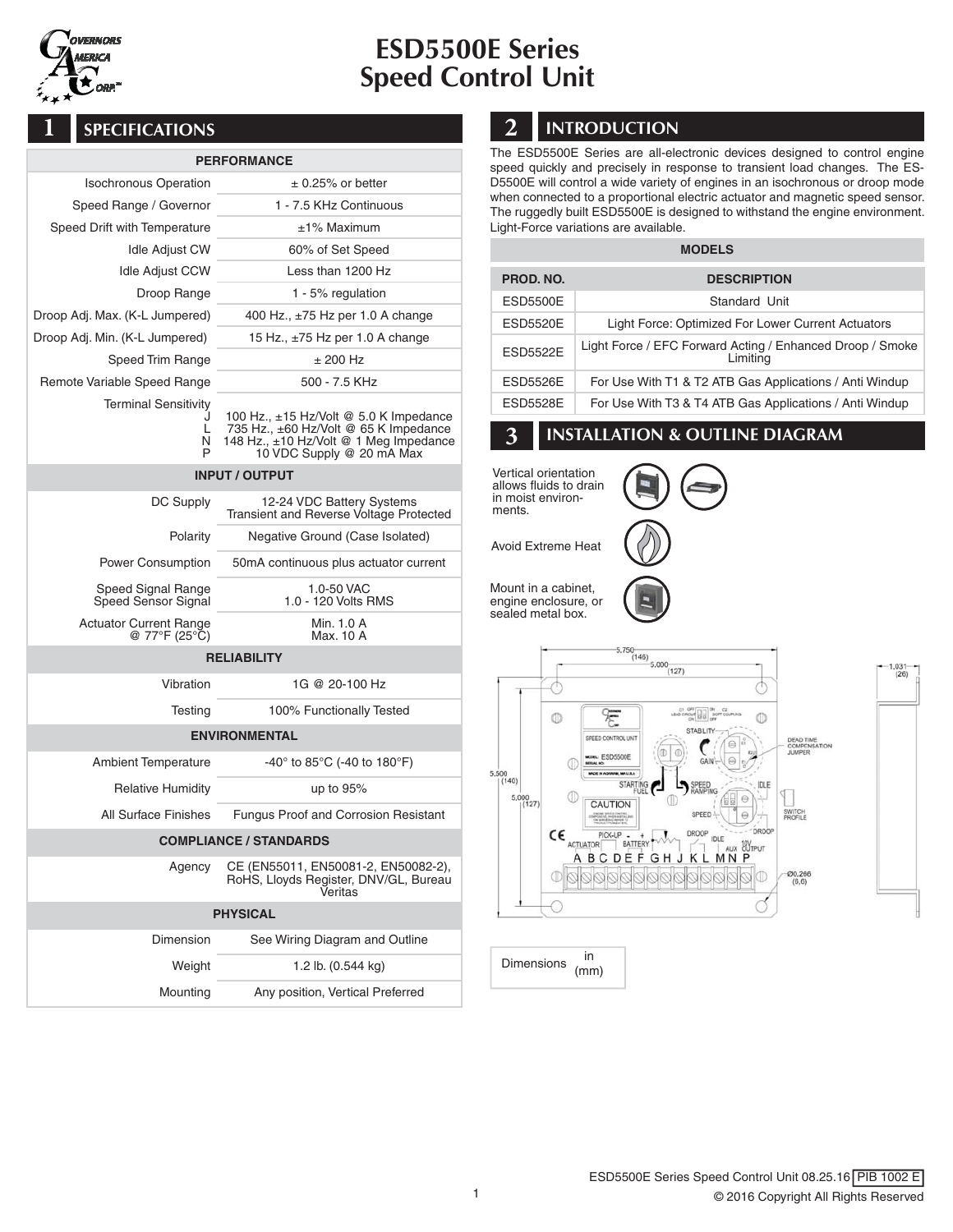

#### \*SEE SPECIFIC ACTUATOR PUBLICATION FOR PROPER WIRING OF ACTUATOR BASED ON BATTERY VOLTAGE

| <b>TERMINAL</b>        | <b>DEFINITION</b>                         | <b>NOTES</b>                                                                                                                     |  |
|------------------------|-------------------------------------------|----------------------------------------------------------------------------------------------------------------------------------|--|
| A & B                  | Actuator $(+/-)$                          | #16 AWG (1.3mm sq) or larger wire                                                                                                |  |
|                        |                                           | Wires must be twisted and/or shielded<br>for their entire length                                                                 |  |
| C & D                  | Magnetic Speed<br>Pickup<br>(D is ground) | Gap between speed sensor and gear<br>teeth should not be smaller than 0.02 in.<br>(.51mm)                                        |  |
|                        |                                           | Speed sensor voltage needs to be at<br>least 1V AC RMS during crank                                                              |  |
|                        |                                           | #16 AWG (1.3mm sq) or larger wire                                                                                                |  |
| E & F                  | Battery Power (-/+)                       | A 15 amp fuse must be installed in the<br>Positive battery lead to protect against<br>reverse voltage                            |  |
|                        |                                           | Battery positive (+) input is Terminal F                                                                                         |  |
| G                      | Ground Signal                             |                                                                                                                                  |  |
| H                      |                                           | NOTE: In Certain Cases, A Jumper Be-<br>tween Terminals H & G Can Be Added<br>for 12V Systems with Actuator Currents<br>Above 5A |  |
| J                      | Variable Speed                            | 5K Resistive Nominal, See Section10<br>Table 1                                                                                   |  |
| K & L                  | Droop Select                              | <b>Active When Closed</b>                                                                                                        |  |
| M                      | <b>Idle Select</b>                        | Close for Idle                                                                                                                   |  |
| N                      | <b>Accessory Input</b>                    | Load Sharing/Synchronizing, 0-10 VDC<br>(5V Nominal, Reversed, 148 Hz/Volt)                                                      |  |
| P                      | <b>Accessory Power</b><br>Supply          | 10 Volt Output To Power GAC Load<br>Sharing and Synchronizing Modules                                                            |  |
| <b>RECOMMENDATIONS</b> |                                           |                                                                                                                                  |  |

- 1. Shielded cable should be used for all external connections to the ESD control.
- 2. One end of each shield, including the speed sensor shield, should be grounded to a single point on the ESD case.

### **5** ADJUSTMENTS BEFORE ENGINE STARTUP

Make sure the following adjustments are set before starting the engine.

| GAIN                 | Middle Position        |
|----------------------|------------------------|
| <b>STABILITY</b>     | Middle Position        |
| SPEED TRIM CONTROL   | Middle Position        |
| STARTING FUEL        | Full CW (Maximum Fuel) |
| <b>SPEED RAMPING</b> | Full CCW (Fastest)     |

### **6** START THE ENGINE

The speed control unit governed speed setting is factory set at approximately engine idle speed. (1000 Hz., Speed sensor signal or 600 RPM) If the engine does not start, adjustment of the Speed potentiometer may be required.

Crank the engine with DC power applied to the governor system. The actuator will energize to the maximum fuel position until the engine starts. The governor system should control the engine at a low idle speed. If the engine is unstable after starting, refer to Section 8 ADJUSTING FOR STABILITY.

### **7** GOVERNOR SPEED SETTING

The governed speed set point is increased by clockwise rotation of the SPEED adjustment control. Remote speed adjustment can be obtained with an optional 5K Speed Trim Control.



### **8** ADJUSTING FOR STABILITY

Once the engine is running at operating speed and at no load, the following governor performance adjustments can be made to increase engine stability.



#### **STABILITY ADJUSTMENT**

| <b>PARAMETER</b> |                                                           |    | <b>PROCEDURE</b>                                                                                                            |
|------------------|-----------------------------------------------------------|----|-----------------------------------------------------------------------------------------------------------------------------|
| A.               | GAIN<br>1.<br>develops.                                   |    | Rotate the GAIN adjustment clockwise until instability                                                                      |
|                  |                                                           |    | 2. Then, gradually move the adjustment counterclock-<br>wise until stability returns.                                       |
|                  |                                                           | З. | Finally, move the adjustment one division further<br>counterclockwise to insure stable performance (270°<br>potentiometer). |
|                  |                                                           | 4. | If instability persists, adjust the next parameter.                                                                         |
| B.               | <b>STABILITY</b>                                          |    | 1. Follow the same adjustment procedure, steps 1 - 3,<br>as the GAIN parameter.                                             |
|                  | Normally adjustments made at no load achieve satisfactory |    |                                                                                                                             |

Normally, adjustments made at no load achieve satisfactory performance. If further performance improvements are required, **NOTE** refer to Section (12) SYSTEM TROUBLESHOOTING.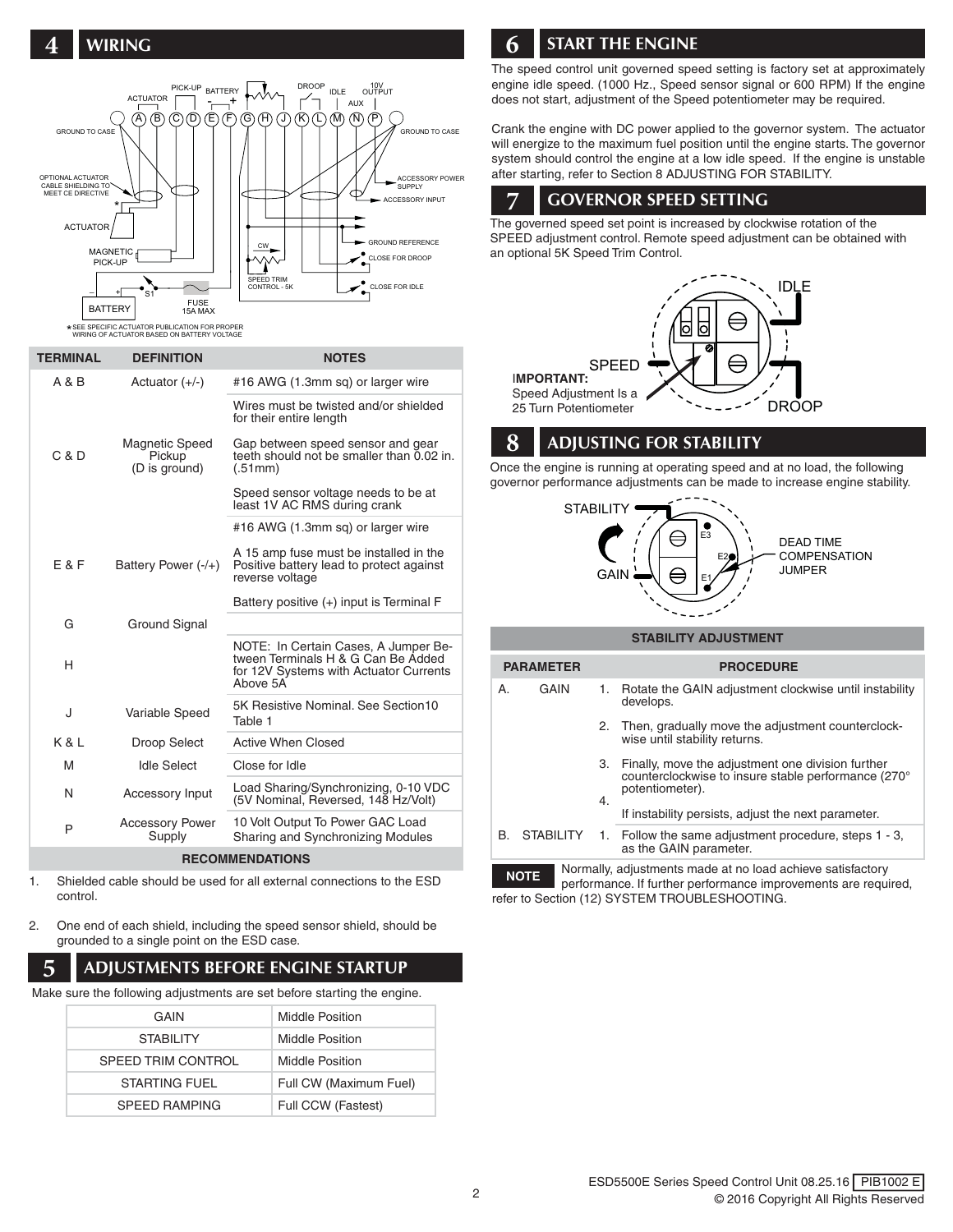### **9** STARTING FUEL ADJUSTMENT

The engine's exhaust smoke at start-up can be minimized by completing the following adjustments:

#### **ADJUSTMENT PROCEDURE**

- 1. Place the engine in idle by connecting Terminals M & G.
- 2. Adjust the IDLE speed for as low a speed setting as the application allows. Idle speed must be set for proper start fuel and speed ramping function, even if the idle feature is not used.
- 3. Adjust the STARTING FUEL CCW until the engine speed begins to fall. Increase the STARTING FUEL slightly so that the idle speed is returned to the desired level.
- 4. Stop the engine.



### **10** TWO METHODS OF OPERATION

**One of two methods of operation for the ESD5500E may now be selected.**

#### **METHOD 1**

Start the engine and accelerate directly to the operating speed (Generator Sets, etc.).

#### **PROCEDURE**

- 1. Remove the connection between Terminals M & G.
- 2. Start the engine and adjust the SPEED RAMPING for the least smoke on acceleration from idle to rated speed.
- 3. If the starting time is too long, the STARTING FUEL may need to be adjusted slightly CW.



#### **METHOD 2**

Start the engine and maintain at an idle speed for a period of time prior to accelerating to the operating speed. This method separates the starting process so that each may be optimized for the lowest smoke emissions.

#### **PROCEDURE**

- 1. Replace the connection between Terminals M & G with a toggle switch or a normally open water jacket temperature switch. Other optical switch combinations can be used.
- 2. Start the engine.
- 3. If the starting smoke is excessive, the STARTING FUEL may need to be adjusted slightly CCW.
- 4. If the starting time is too long, the STARTING FUEL may need to be adjusted slightly CW.
- 5. When the switch opens, adjust the SPEED RAMPING for the least amount of smoke when accelerating from idle speed to rated speed.

### **11** ADDITIONAL FEATURES & OPTIONAL WIRING

#### **IDLE SPEED SETTING**

If the IDLE speed setting was not adjusted as detailed in Section 9 "Starting Fuel Adjustment", then place the optional external selector switch in the IDLE position. The idle speed set point is increased by the clockwise rotation of the IDLE adjustment control. When the engine is at idle speed, the speed control unit applies droop to the governor system to insure stable operation.

**NOTE:** If not using the idle method, you can lower idle to the bare minimum (even if it's not being used) for smoke reduction.



#### **LEAD CIRCUIT & SOFT COUPLING**

Switch 1(C1) controls the "Lead Circuit". The normal position is "ON." Move the switch to the "OFF" position if there is fast instability in the system. Switch 2(C2) controls a circuit designed to eliminate fast erratic governor behavior, caused by very soft or worn couplings in the drive train between the engine and generator. The normal position is "OFF." Move to the "ON" position if fast erratic engine behavior due to a soft coupling is experienced



#### **ACCESSORY INPUT**

The Auxiliary Terminal N accepts input signals from load sharing units, auto synchronizers, and other governor system accessories, GAC accessories are directly connected to this terminal.



Terminal N is sensitive (148 Hz/Volt) . Accessory connections must be shielded.

When an accessory is connected to Terminal N, the speed will decrease and the speed adjustment must be reset.

If the auto synchronizer is used alone, not in conjunction with a load sharing module, a 3 ohm resistor should be connected between Terminals N and P. This is required to match the voltage levels between the speed control unit and the synchronizer.



The +10 volt regulated supply, Terminal P, can be utilized to provide power to GAC governor system accessories. Up to 20 mA of current can be drawn from this supply. Ground reference is Terminal G.



A short circuit on this terminal can damage the speed control unit. Do not connect 'N' and 'P' directly to each other. **CAUTION**

3 © 2016 Copyright All Rights Reserved ESD5500E Series Speed Control Unit 08.25.16 PIB1002 E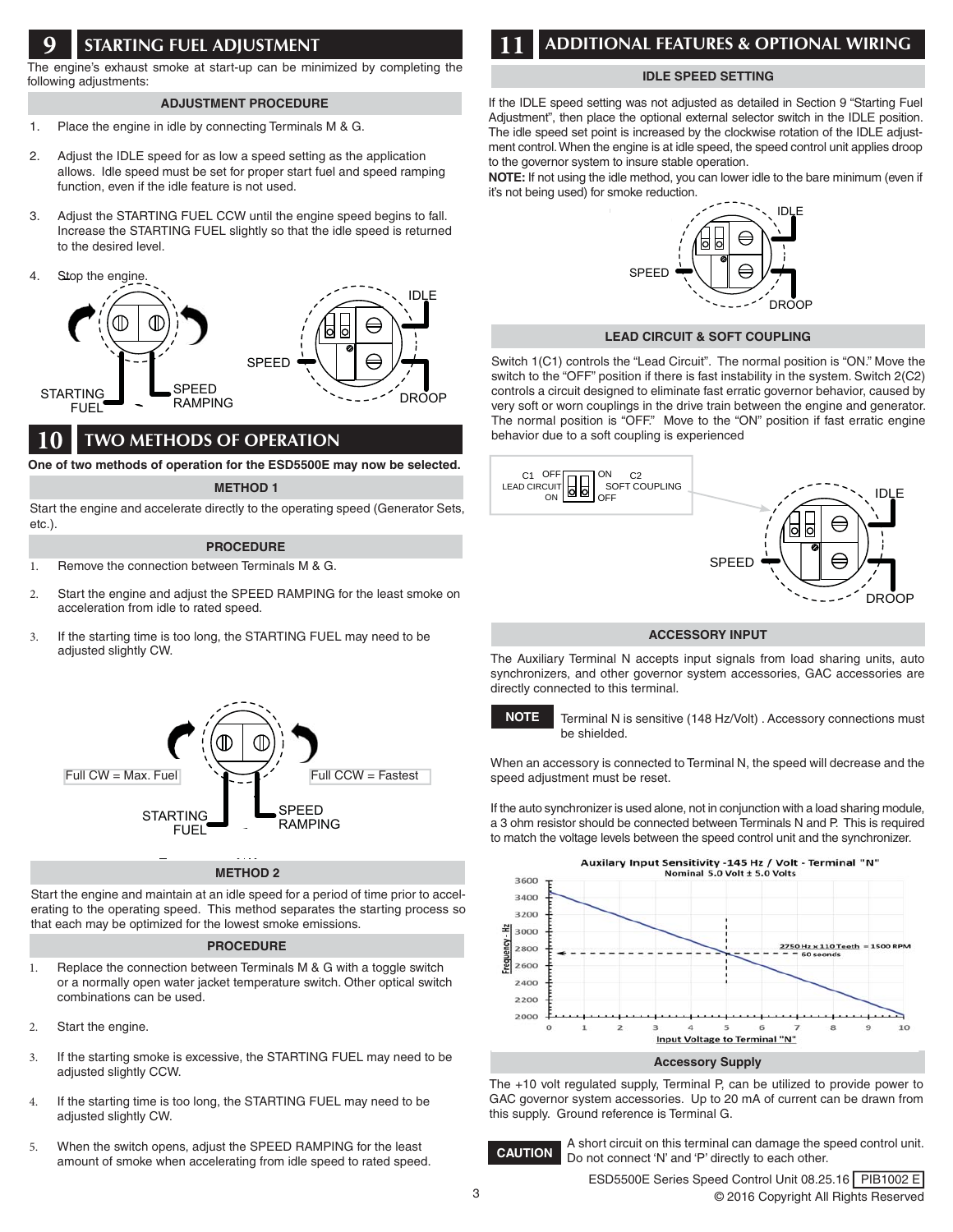#### **WIDE RANGE REMOTE VARIABLE SPEED OPERATION**

A single remote speed adjustment potentiometer can be used to adjust the engine speed continuously over a specific speed range.

Select the desired speed range and corresponding potentiometer value. (Refer to TABLE 1 below) If the exact range cannot be found, select the next higher range potentiometer.

To maintain engine stability at the minimum speed setting, a small amount of droop can be added using the DROOP adjustment. At the maximum speed setting the governor performance will be near isochronous, regardless of the droop adjustment setting.

An additional fixed resistor may be placed across the potentiometer to obtain the exact desired range. Connect the speed range potentiometer as shown to the right using Terminals G and J. Contact GAC for assistance if difficulty is experienced in obtaining the desired variable speed governing performance. **NOTE**

#### **TABLE 1**

| <b>SPEED FREQUENCY RANGE POTENTIOMETER VALUE</b> |      |
|--------------------------------------------------|------|
| 900 Hz                                           | 1 K  |
| 2400 Hz                                          | 5 K  |
| 3000 Hz                                          | 10 K |
| 3500 Hz                                          | 25 K |
| 3700 Hz                                          | 50 K |

#### **Conversion Formulas**

|                             | $(RPM \times #Teeth)$ | $RPM =$ | $(Hertz_{MAG\,PICKUP}$ x 60sec) |
|-----------------------------|-----------------------|---------|---------------------------------|
| Hertz <sub>mag Pickup</sub> | 60sec                 |         | #Teeth                          |

| <b>Potentiometer Wiring</b>                             |  |
|---------------------------------------------------------|--|
|                                                         |  |
|                                                         |  |
| <b>Select Proper Potentiomete</b><br>Value From Table 1 |  |

The ESD5000 series of controllers have the ability to expand the **NOTE**

speed range by placing a jumper wire across terminals G and J. The standard range is 7400 Hz however this is based on the operating speed and the number of flywheel teeth (see formula). If your application is above this frequency, or near it – place the jumper and test again. This is an important step if your engine is not able to reach rated speed but the actuator is not saturated.

#### **SPEED DROOP OPERATION**

Droop is typically used for the paralleling of engine driven generators. When in droop operation, the engine speed will decrease as engine load increases. The percentage of droop is based on the actuator current change from no engine load to full load.

Place the optional external selector switch in the DROOP position. DROOP is increased by clockwise rotation of the DROOP adjustment control.

After the droop level has been adjusted, the rated engine speed setting may need to be reset. Check the engines speed and adjust that speed setting accordingly.

Though a wide range of droop is available with the internal control, droop level requirements of 10% are unusual. If droop levels experienced are higher or lower than those required, contact GAC for assistance. **NOTE**

### **12** TROUBLESHOOTING

If the engine governing system does not function, the fault may be determined by performing the voltage tests described in Steps 1 through 4. Positive (+) and negative (-) refer to meter polarity. Should normal values be indicated during troubleshooting steps, and then the fault may be with the actuator or the wiring to the actuator. Tests are performed with battery power on and the engine off, except where noted. See actuator publication for testing procedure on the actuator.

**SYSTEM INOPERATIVE**

| <b>STEP</b>                               | <b>WIRES</b>                                     | <b>NORMAL READING</b>              |                                                       | <b>PROBABLE CAUSE OF ABNORMAL READING</b>                                                                                                                |
|-------------------------------------------|--------------------------------------------------|------------------------------------|-------------------------------------------------------|----------------------------------------------------------------------------------------------------------------------------------------------------------|
|                                           |                                                  |                                    | DC battery power not connected. Check for blown fuse. |                                                                                                                                                          |
|                                           | $F(+)$ & $E(-)$                                  | <b>Battery Supply</b><br>Voltage   | 2.                                                    | Low battery voltage                                                                                                                                      |
|                                           |                                                  | (12 or 24 VDC)                     | 3.                                                    | Wiring error                                                                                                                                             |
|                                           |                                                  |                                    |                                                       | 1. Gap between speed sensor and gear teeth too great. Check Gap.                                                                                         |
| 2                                         | $C(+)$ & $D(-)$                                  | 1.0 VAC RMS min.<br>while cranking | 2.                                                    | Improper or defective wiring to the speed sensor. Resistance between D and C should be 160 to 1200 ohms.<br>See specific mag pickup data for resistance. |
|                                           |                                                  |                                    | З.                                                    | Defective speed sensor.                                                                                                                                  |
|                                           | 10 VDC, Internal<br>$P(+)$ & G(-)<br>3<br>Supply |                                    |                                                       | Short on Terminal P.                                                                                                                                     |
|                                           |                                                  |                                    | 2.                                                    | Defective speed control unit.                                                                                                                            |
|                                           |                                                  |                                    |                                                       | SPEED potentiometer set too low                                                                                                                          |
|                                           |                                                  | 1.0 - 2.0 VDC while                | 2.                                                    | Short/open in actuator wiring                                                                                                                            |
| $F(+)$ & A(-)<br>4                        | cranking                                         | 3.                                 | Defective speed control                               |                                                                                                                                                          |
|                                           |                                                  |                                    | 4.                                                    | Defective actuator, see Actuator Troubleshooting                                                                                                         |
| <b>INSUFFICIENT MAGNETIC SPEED SIGNAL</b> |                                                  |                                    |                                                       |                                                                                                                                                          |

A strong magnetic speed sensor signal will eliminate the possibility of missed or extra pulses. The speed control unit will govern well with 1.0 volts RMS speed sensor signal. A speed sensor signal of 3 VAC or greater at governed speed is recommended. Measurement of the signal is made at Terminals C and D.

The amplitude of the speed sensor signal can be raised by reducing the gap between the speed sensor tip and the engine ring gear. The gap should not be any smaller than 0.020 in (0.45 mm). When the engine is stopped, back the speed sensor out by 3/4 turn after touching the ring gear tooth to achieve a satisfactory air gap.